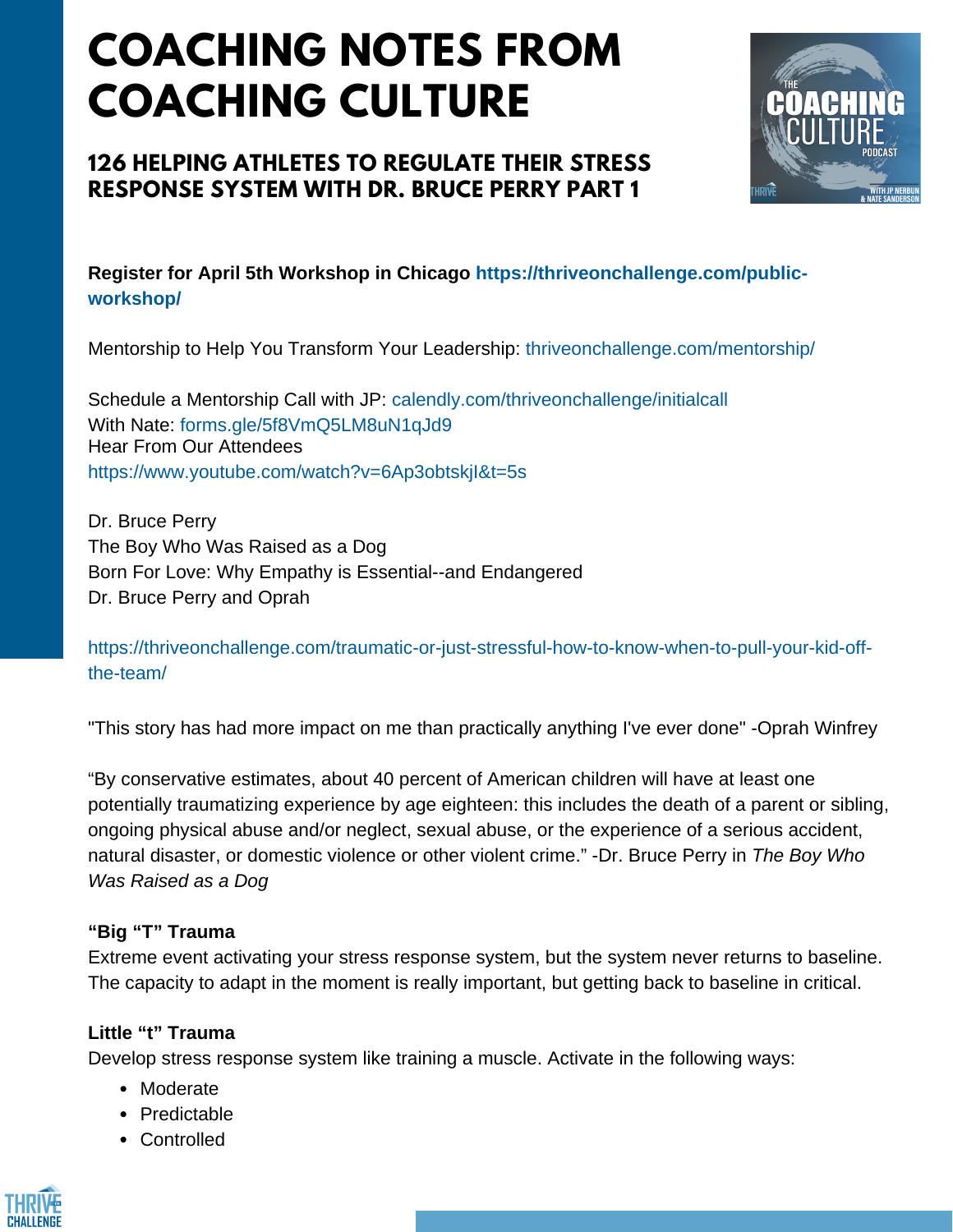# **COACHING NOTES FROM COACHING CULTURE**

## **126 HELPING ATHLETES TO REGULATE THEIR STRESS RESPONSE SYSTEM WITH DR. BRUCE PERRY PART 1**



The danger is in athletes becoming sensitized to little "t" trauma.

- Inconsistent behavior as a coach
- Minority child in a majority population

Where is the line in coaching and leadership between training the stress response system and "abusive" practices?

- Need to develop a community of respect.
- Treat people fairly and consistently with respect.

When We Falter as a Coach

- Regulate yourself.
- Apologize for "losing" it.

#### **Communication**

We will all communicate in ways that rupture relationships. But the "secret sauces" is in the way we repair the relationship.

#### **Supporting Athletes with Big "T" Trauma**

The big challenge is there is no simple answer.

**Challenges** 

Overactive Stress Response System

- The system for fight or flight are "more active".
- Physical activity helps them to regulate.
- INTERVENTION: Try talking with them while they are dribbling, shooting, walking, or physically active. Don't try to have them sit down and talk with you.

### Dissociation

- When fighting or fleeing is not an option they shut down.
- They will do whatever they can to move past this situation
- INTERVENTION: Step back and try coming back at a different time in a different way.